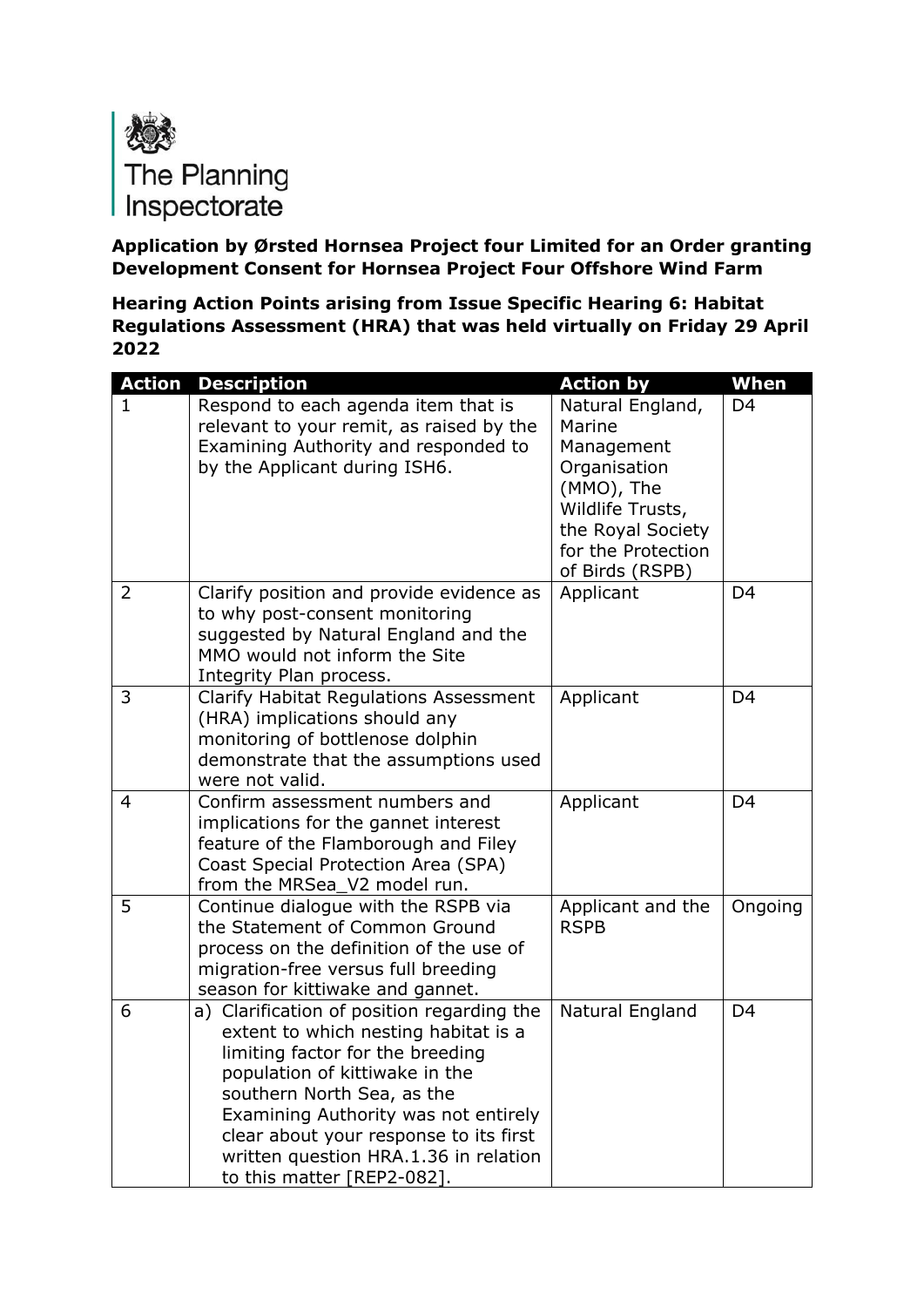| <b>Action</b> | <b>Description</b>                                                                                                                                                                                                                                                                                                                                                                                                                                                                                                                                                                                                                                                                                                                                                                                                  | <b>Action by</b>                                                           | When           |
|---------------|---------------------------------------------------------------------------------------------------------------------------------------------------------------------------------------------------------------------------------------------------------------------------------------------------------------------------------------------------------------------------------------------------------------------------------------------------------------------------------------------------------------------------------------------------------------------------------------------------------------------------------------------------------------------------------------------------------------------------------------------------------------------------------------------------------------------|----------------------------------------------------------------------------|----------------|
|               | b) Indicate if any 'displacement' effects<br>of birds moving from natural nesting<br>sites to artificial compensation sites<br>would be a problem, given that the<br>vacated nesting sites would<br>presumably become available to<br>recruits.                                                                                                                                                                                                                                                                                                                                                                                                                                                                                                                                                                     |                                                                            |                |
|               | c) Response to Applicant's evidence at<br>IHS6 that kittiwake productivity has<br>been found to be higher at offshore<br>nesting colonies on artificial<br>structures.                                                                                                                                                                                                                                                                                                                                                                                                                                                                                                                                                                                                                                              |                                                                            |                |
| 7             | Provide interim results from the current<br>predator eradication study for the<br>Bailiwick of Guernsey.                                                                                                                                                                                                                                                                                                                                                                                                                                                                                                                                                                                                                                                                                                            | Applicant                                                                  | D <sub>5</sub> |
| 8             | Check and provide comment on the<br>effect of Ramsar designations in<br>relation to policy and legislative<br>protection of proposed compensation<br>sites in Guernsey.                                                                                                                                                                                                                                                                                                                                                                                                                                                                                                                                                                                                                                             | Applicant                                                                  | D <sub>4</sub> |
| 9             | a) Provide clarification on the Proposed<br>Development HRA implications of the<br><b>Environmental Impact Assessment</b><br>(EIA) and HRA measures contained<br>in the Compensation Commitment<br>Register [APP-060] for each of the<br>proposed and without-prejudice<br>compensation measures, including<br>the columns that are currently blank.<br>b) Comment on how the Competent<br>Authority can be sure that each<br>measure will be secured, if some or<br>all of them are still subject to<br>assessment for a later consent - not<br>just HRA but also possibly EIA.<br>c) Further, what if a measure needs<br>neither a HRA nor a formal consent?<br>How is it still assured for the<br>purposes of the Development<br><b>Consent Order Habitats Regulations</b><br>Assessment (which relies upon it)? | Applicant                                                                  | D <sub>4</sub> |
| 10            | Provide a summary of your current<br>position regarding project alone and in-<br>combination HRA effects, including<br>Adverse Effect on Integity, whether a<br>derogation case is robustly made, and<br>if the necessary and without prejudice<br>compensatory measures are sufficiently<br>robust scientifically, and capable of                                                                                                                                                                                                                                                                                                                                                                                                                                                                                  | Natural England,<br>the MMO, The<br><b>Wildlife Trusts</b><br>and the RSPB | D <sub>5</sub> |